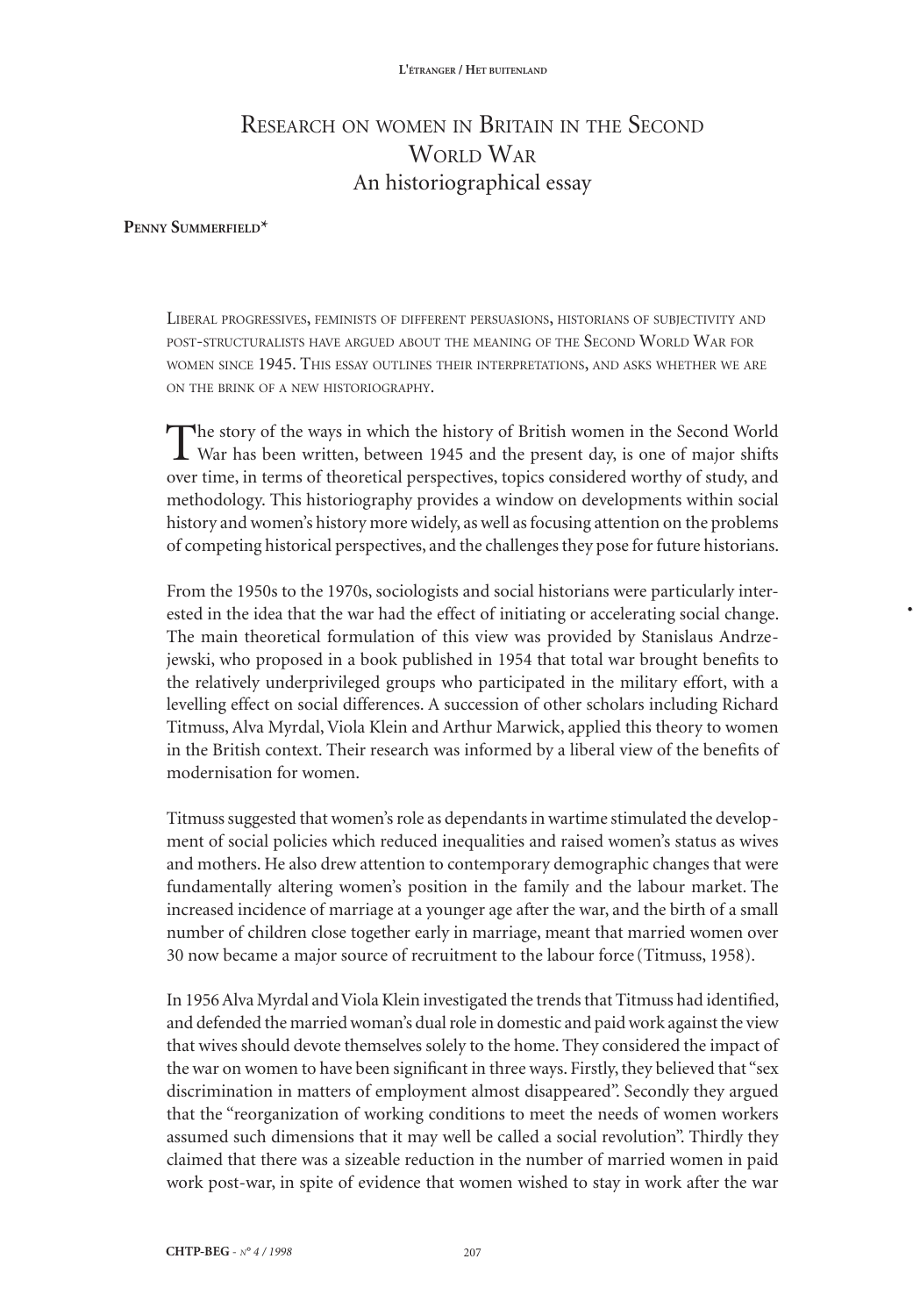#### *Research on women in Britain in the Second World War*

(Myrdal & Klein, 1956, second edition 1968, p. 52-54). The thrust of their argument was that what the war had proved possible could be repeated in the 1950s and '60s : married women could be persuaded to join the labour force, and they could combine responsibilities to their homes and to the work place without having detrimental effects on either.

In the 1960s and 1970s Arthur Marwick popularised the view that the Second WorldWar contributed significantly to the growth of equality between the sexes. Like Myrdal and Klein he argued that women did men's jobs in wartime and received equal pay, and that these were lasting gains. Unlike them he believed that government conscription "played a very minor role in the changes in women's employment". He also argued that married women became more acceptable as employees (Marwick, 1968, p. 291-294). Marwick argued that both twentieth century wars gave women greater self-confidence and a more public and visible role in paid work, politics and social life. His indicators were behavioural : women wore shorterskirts, smoked in public, went to pubs, travelled alone and had sex outside marriage (Marwick, 1968 p. 127; Marwick, 1976, p. 138). In a discussion of the effects of the war on British, French, American, Russian and German women, published in 1974, he argued that participation in the war effort "can be seen at work everywhere in further developments in the status of women"(Marwick, 1974, p. 137).

Titmuss, Myrdal and Klein, and Marwick all subscribed to the idea that the war and post-war years constituted "a period of increasing emancipation for women"(Titmuss, 1958, p. 101). However such an unproblematised view of progress for women was challenged in the 1970s by scholars working within new feminist theoretical frameworks which redefined the concept of emancipation. In the liberal view, 'emancipation' did not necessarily refer to equality with men, but encompassed the idea of higher status based on differences between the sexes. Thus it could involve recognition of women's special contribution to society as women, through practical competence and motherhood (Myrdal & Klein, 1968, p. 3), and also signs of greater feminine independence manifest for example in changes in manners and mores (Marwick, 1968, p. 127; Marwick, 1976, p. 138).

Marxist and radical feminists of the 1970s were not satisfied with these definitions of emancipation. They suspected that the idea that women had special aptitudes served to reinforce discrimination against them. Rather than applauding the practice of women taking on paid work on top of domestic work, and seeing this as raising women's status, feminists asked why domestic work should be identified solely with women, and why women's paid work was typically less valued than men's work. The new feminism saw the 'independence' apparently indicated by changes in dress styles and social behaviour as concealing enduring dependancies, both economic and psychological. The concept of 'emancipation' was replaced by that of 'liberation', which implied the removal of a system of sexual divisions which institutionalised the exploitation of women at work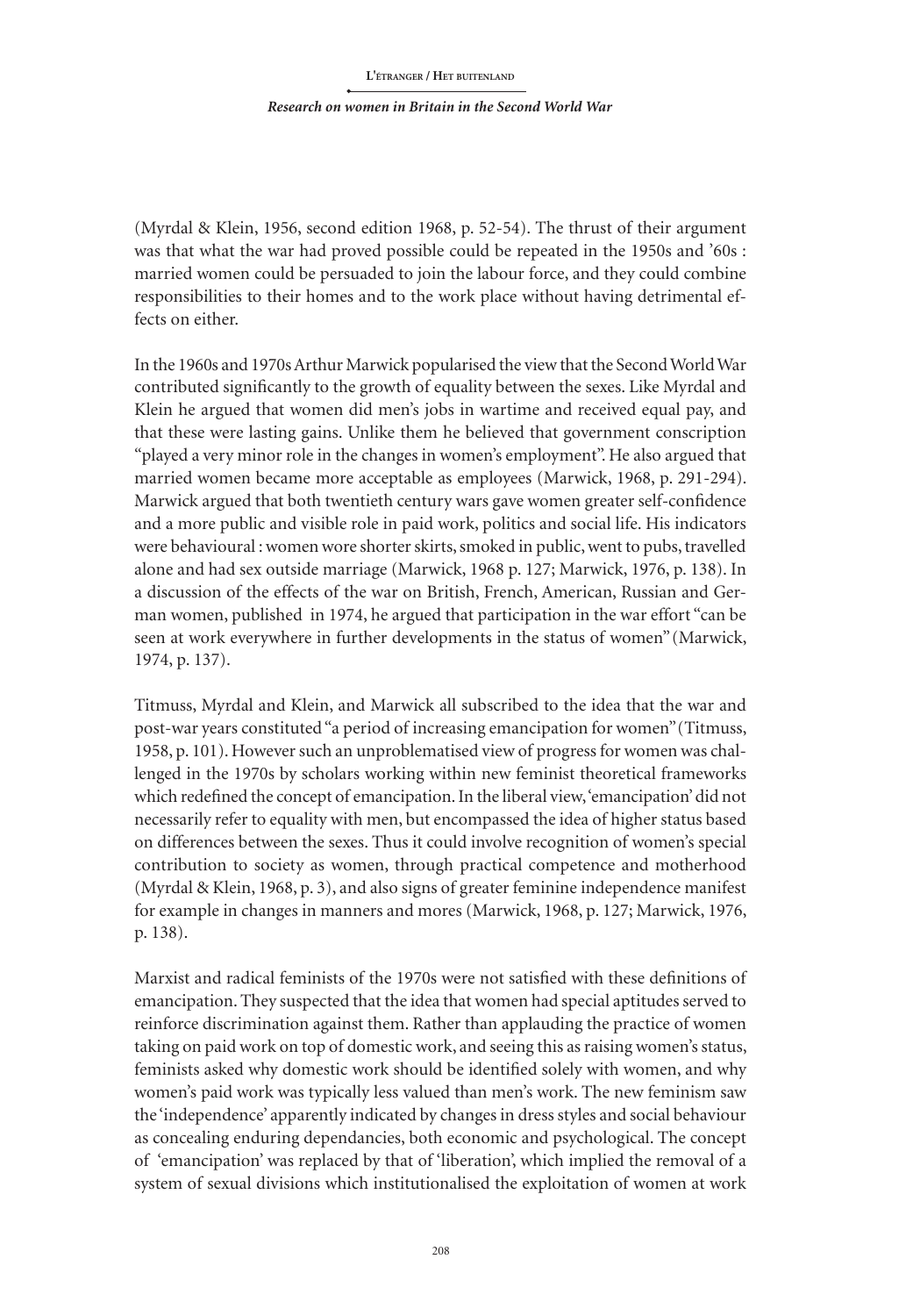#### *Research on women in Britain in the Second World War*



**Royal Ordnance Factory women walking along the 'cleanways'. (Photograph Imperial War Museum, London)**

and at home.

Interest in women's history in the 1970s was accentuated by the contradiction between the ideology of modernisation which pervaded historical accounts and was applied uncritically to women, and contemporary evidence of the continuing subordination of women in the home and at work. The question of what had happened in the Second World War remained an important one for understanding the opportunities historically open to women and what women had done with them. The dominance at this time of the marxist and socialist feminist perspective that it was paid work that contained the main potential for the breakdown of sexual divisions, prioritised the economic sphere in research on women. The Second World War was therefore of particular interest as a time when the demand for women in paid work was known to be stronger than usual. Research concentrated on the implications of this for the issues prioritised by the liberal progressives of the 1950s to the 1970s. Initially attention focused on women's position in the labour force, and on state intervention in the form of social policies towards women as workers. Later, a third issue implicit (though not developed) in the work of those authors was explored, that is the question of women's subjective responses to work during and after the war.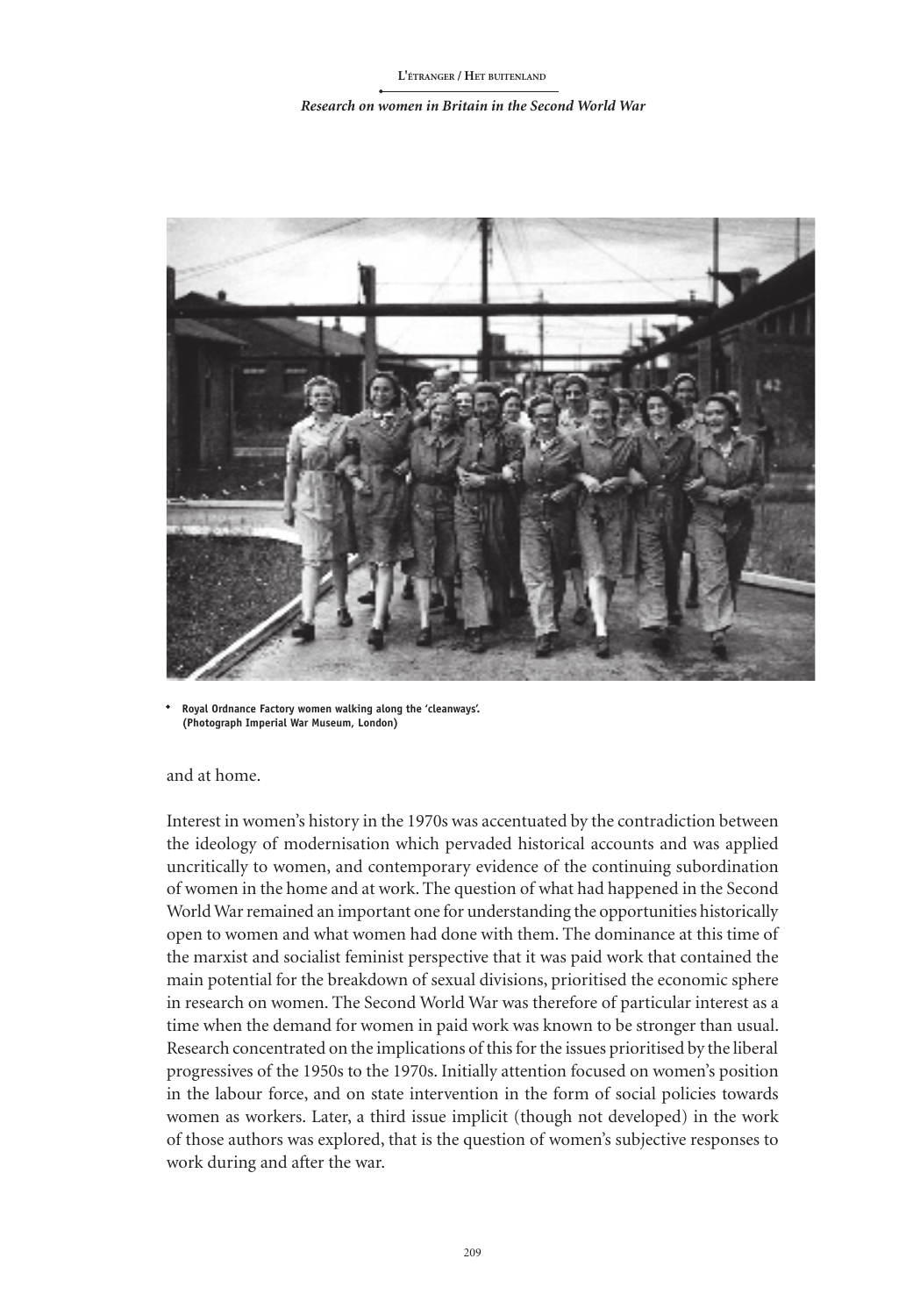## *I. Women in the labour force*

Myrdal and Klein argued that as a result of women's wartime work participation, sex discrimination in employment almost disappeared, and Marwick went further, arguing that this had lasting effects evidenced by the achievement of equal pay and the acceptance of married women as workers. These views (which still recur within liberal historiography) were challenged piecemeal within feminist history, and the challenges themselves stimulated debate.

For example, the idea of permanent gains in the labour market was denied by Juliet Mitchell in 1974 who understood women as a reserve army of labour pulled from dependence within the home into the labour market during the wartime crisis and pushed out afterwards, accompanied by changes in social policy and ideology as they moved in each direction. A problem with this interpretation is that it cannot apply to all women. Six million women were in paid employment before the war, 80 per cent of the number employed in 1943. The majority of women in paid work in the Second World War cannot therefore be considered part of a reserve moblised for war work. Nevertheless, this view remains remarkably enduring as a kind of left/feminist text book account. It informed Harold Smith's research in 1986. In what he intended as a *coup de grâce* to the Marwickian view of the war expanding the employment of married women, Smith interpreted the pre- and post-war women's employment statistics (which are all partial or estimated) to mean that women, especially married women, withdrew wholesale from the labour market after the war. The difference between Juliet Mitchell and Harold Smith was that she believed women did not want to go, whereas he believed they did. These assumptions raise issues about researching women's subjective responses, which I shall come to shortly.

Smith's view of married women, specifically, constituting a reserve of labour, was contested in the late 1980s. Summerfield (1988) challenged Smith's reading of the estimates of married women's employment before, during and after the war. The most reliable figures suggested that the proportion of all working women (full- and part-time) who were married, rose during the war and after a small dip immediately post war when readjustment from war to peace production was occurring, remained high and rising in the 1950s. The proportions were 16 per cent in 1931, 43 per cent in 1943, 40 per cent in 1947, 43 per cent in 1951 and 52 per cent in 1959 (Summerfield, 1988, p. 100 and note 20). The steady improvements in married women's position as employees implied by Marwick may not have been happening, but neither were married women pulled in to the workforce and then pushed out without a trace.

During the '80s alternative understandings of women's place in the labour force were developed, which dismissed as inadequate the reserve army theory. They were based on the concept of gender segregation, and debated the determinants of this segregation, namely capitalism (the institutionalisation of capital accumulation in a class society),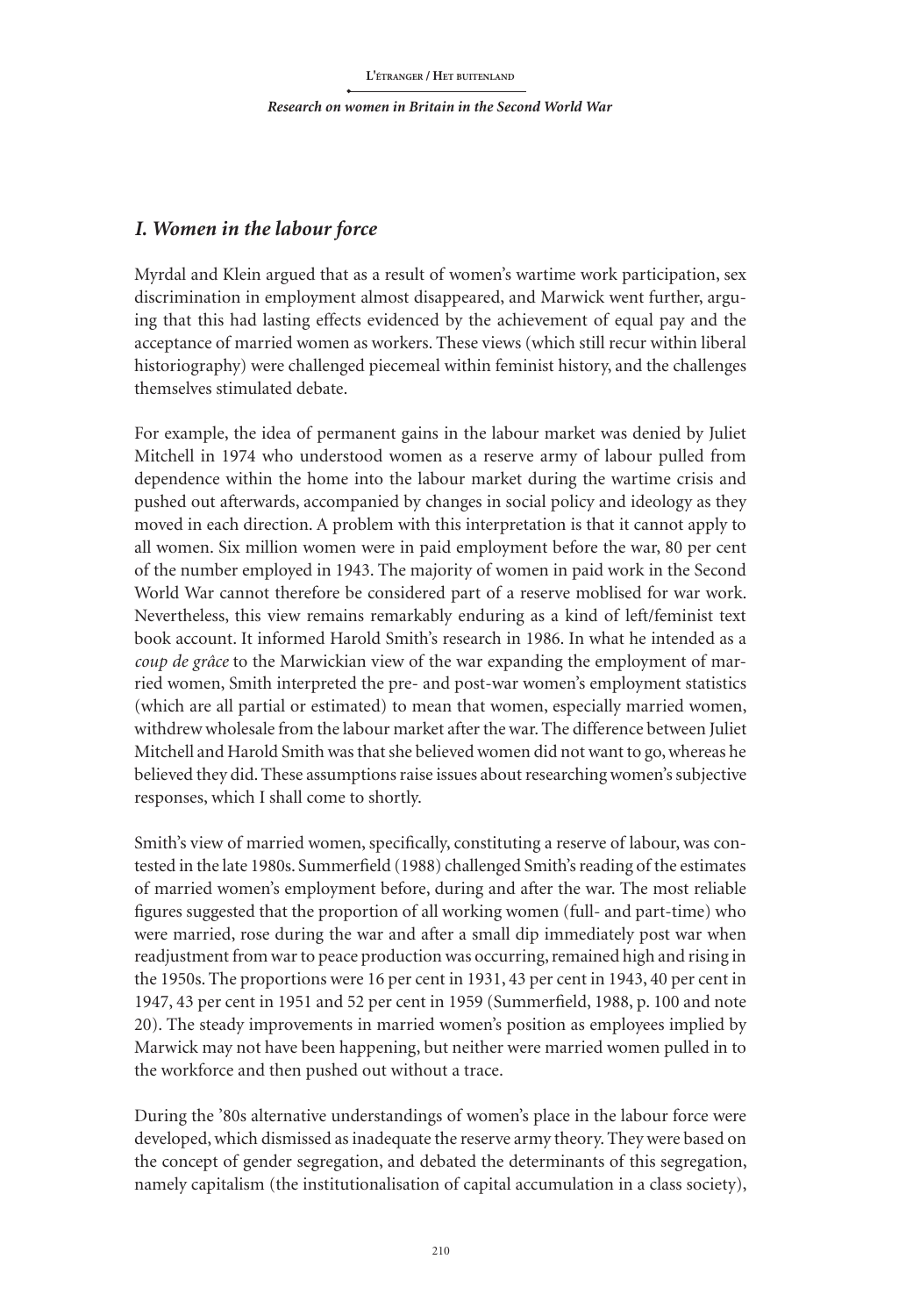#### *Research on women in Britain in the Second World War*

or patriarchy (the institutionalisation of male dominance), or a combination of the two (Hartmann, 1981; Walby, 1986 and others). This perspective informed research which examined the contribution of the Second World War to the dynamic by which production processes were segregated into men's and women's work, with skill and pay differentials between them.

The conclusions of this research were as follows. In Britain (and America) during the Second World War there was a high degree of transfer between different occupations and industries. For instance, less than half of the women who were machine and assembly workers in Britain in 1943 (47 per cent) had been in these jobs before the war. The remaining 53 per cent of wartime women machinists and assemblers had been shop assistants, waitresses, labourers, domestic servants or clerical workers. Women were drawn in large numbers into some areas and types of work previously almost entirely done by men. For example, the number of women employed in the engineering industry rose from 97,000 to 602,000 and the proportion rose from 10 to 34 per cent of the workers in the industry, between 1939 and 1943. One quarter of these women did skilled or semi-skilled jobs and were paid on the male wage scale. But even this minority of women doing 'men's work' did not win permanent access to these jobs. This was the result of the interplay of the interests of male trade unionists and employers. Male trade unionists did not see it as in the interests of the working class as a whole for men and women to be treated as an undifferentiated workforce with identical interests vis a vis capital. The process of introducing women to categories of work regarded as 'men's' work (known as 'dilution') was controlled by employer-union agreements. Trade unionist negotiators tried to use these agreements for 'gate-keeping', that is to protect their male members from the incursions of a rival labour force. They insisted that the agreements specified both that women on men's work would receive equal pay (to protect men's rates from undercutting) and that these women would be removed at the end of the war (to protect men's jobs). On the other hand male trade unionists also tried to resist the classification of work (in particular of the numerous new jobs thrown up by labour process changes in the war) as women's work, which would be paid at women's rates and lost to men thereafter. Both strategies were prompted by patriarchy, and were opposed by capital. Employers looked for ways round the equal pay agreements, to avoid paying women the same as men and to keep them on as cheap labour. And employers took the offensive in the gender classification of work on the basis of their construction of the national employment picture and their beliefs about women's innate capacities, such that many types of work, from sweeping the floor to coremaking, were redefined as 'women's work' (Summerfield, 1988, and 1989, chapter 7).

The new feminist interpretation of the wartime segregation of the labour force, summarised above, directly contradicted Myrdal and Klein's assertion quoted earlier, that "sex discrimination in matters of employment almost disappeared" during the war. On the contrary, the war was now seen as accelerating the sex-stereotyping of work which had occurred beforehand and continued afterwards. In industries where relatively small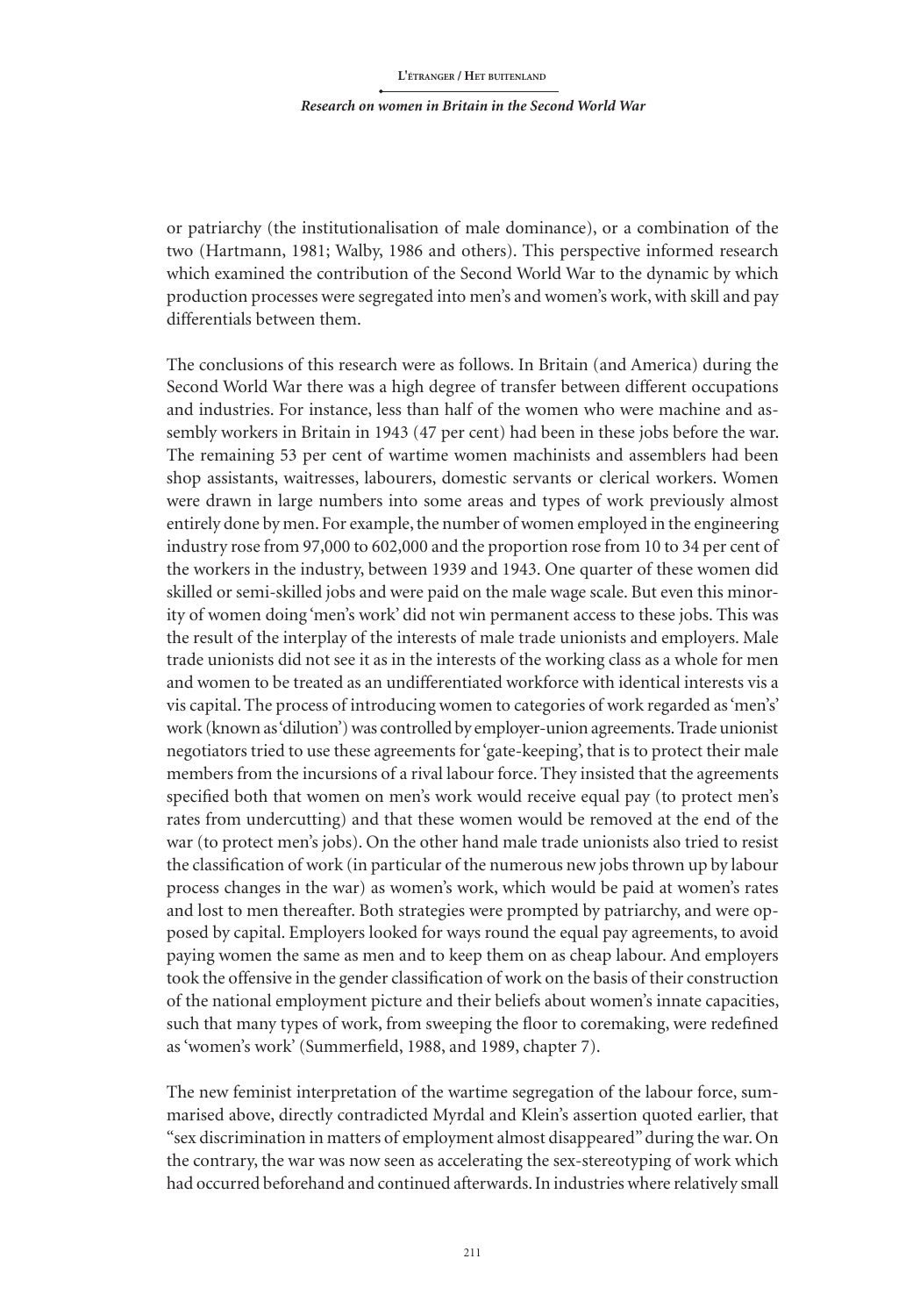#### *Research on women in Britain in the Second World War*



**Girls working as bricklayers' labourers on a housing site for arms workers. (Photograph SOMA-CEGES, Brussels)**

proportions of women had been employed before the war, sectors which employed only women expanded (for example assembly lines in electrical engineering and clerical work in offices). Simultaneously some traditional woman-employing industries like textiles and domestic service, contracted. This research, then, suggested that women were not pulled in and pushed out of paid work as a result of the war. They were redistributed as between industries and occupations within gender-stereotyped sectors of work (Summerfield, 1989 and 1993). The view of 1939 to 1945 as a period of particularly intense interplay between capitalism and patriarchy concluded that the war stimulated a process of restructuring the workforce along gender-segregated lines. In other words there were profound changes in women's paid employment as a result of the Second World War, but the outcome of those changes could not be regarded as representing steady progress for women.

Research on the wartime contribution to industrial restructuring also drew attention to changes in the composition of the female workforce, from the young single women typical of the interwar period, to the older married women typical of the 1950s. There were divergent interpretations of these changes. Smith denied that the war played a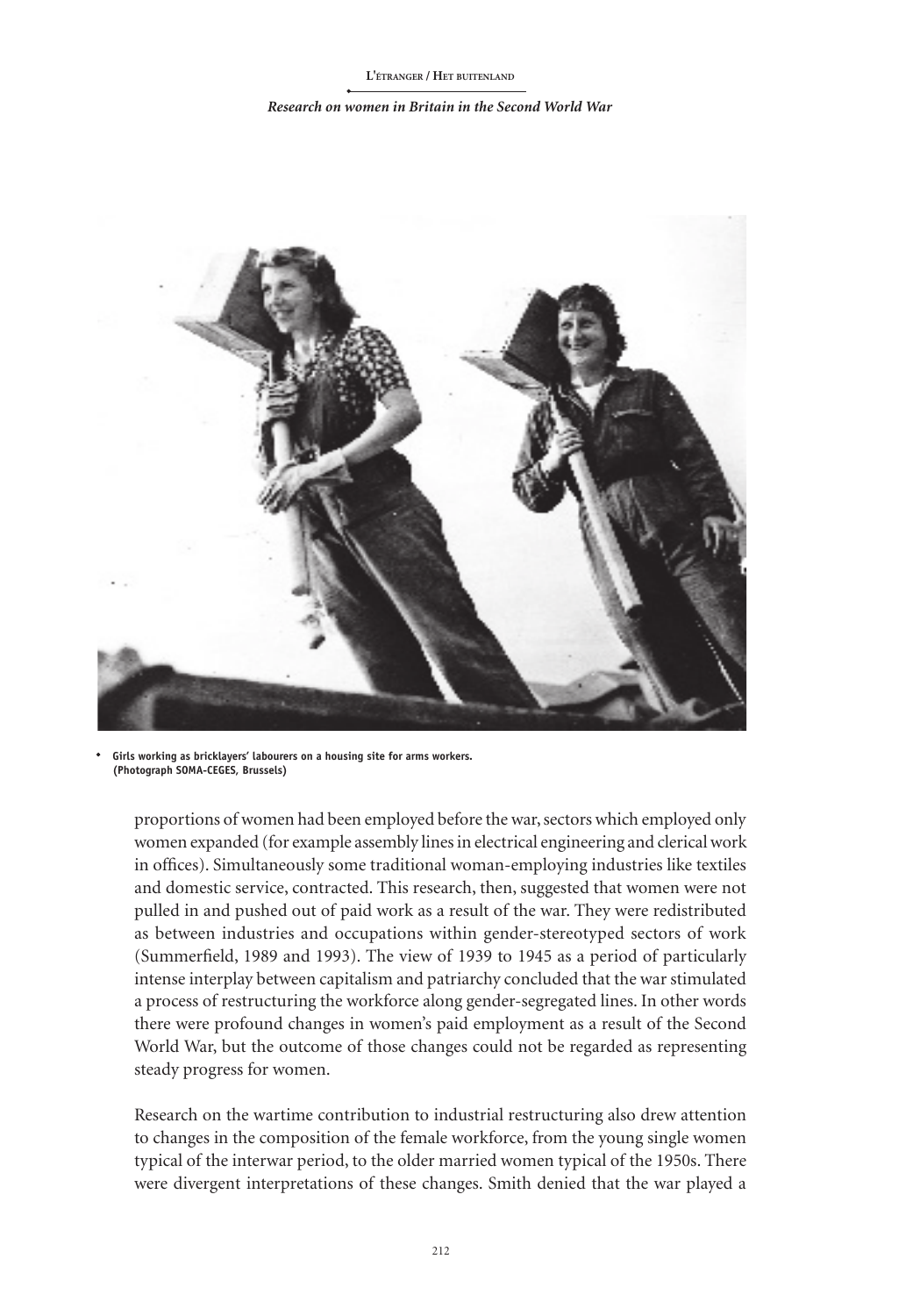*Research on women in Britain in the Second World War*

part in increasing the proportion of married women in the workforce. In contrast Summerfield argued that the pressure of wartime labour shortage led to a rising proportion of older, married women in the labour force which was largely retained in the late 1940s. Marriage bars were removed because of the demand for labour, and the demographic changes which Titmuss had identified (balancing of the sex ratio, lower age of marriage, earlier childbearing) made more married women available for work for longer periods of their lives. Moreoever, first during the war, and then again in the late 1940s, part-time working arrangements were introduced by employers to tap the supply of married women without assaulting the domestic ideology. The evidence of continuity in married women's employment appeared to invalidate the reserve army theory's push-pull model of married women participating in war work and returning to the home afterwards (Summerfield, 1993).

Although the proportion of all women in paid employment did not expand permanently as a result of the war (it was 34 per cent in 1931 and 35 per cent in 1951), the changes in the composition of the female workforce meant that there were important differences in women's experiences of paid work after, as compared with before, the war. These differences were both in terms of the kind of work a woman might do (assembly work or office work rather than domestic service or textiles) and the points in her life cycle when she might do it (not just as a young single woman on leaving school, but also as an older woman after marriage and childbirth).

## *II. Women and social policy*

The marxist feminist analysis of the use of women as a reserve army of labour during the war, attributed considerable importance to the role of the state in mobilising the reserve for war work, and returning it to the home afterwards. Juliet Mitchell, for example, argued that social policies were developed to free women from the home through the provision of various services which substituted for women's private domestic work in the home. These included wartime nurseries, the evacuation of older children, and various types of collective feeding (such as workplace canteens, British restaurants and school meals). Mitchell's argument was that this destabilised the family on a temporary basis, and was justified by wartime rhetoric.

After the war the family was restored both ideologically and in social and employment policy, by the abrupt withdrawal of services substituting for the wife and mother, and by women's removal from war work. Mitchell identified postwar psychoanalytical theory about the mutual dependence of the mother and child (Bowlbyism) as a major component of the ideological reconstruction of the family which informed postwar social policy. "After the war political stabilization and economic reconstruction brought about a restoration of conservative social forms. Nurseries and communal restaurants were closed down. Where women had been recruited to industry they were now encouraged to marry and, if married, barred from most professions and many jobs: instead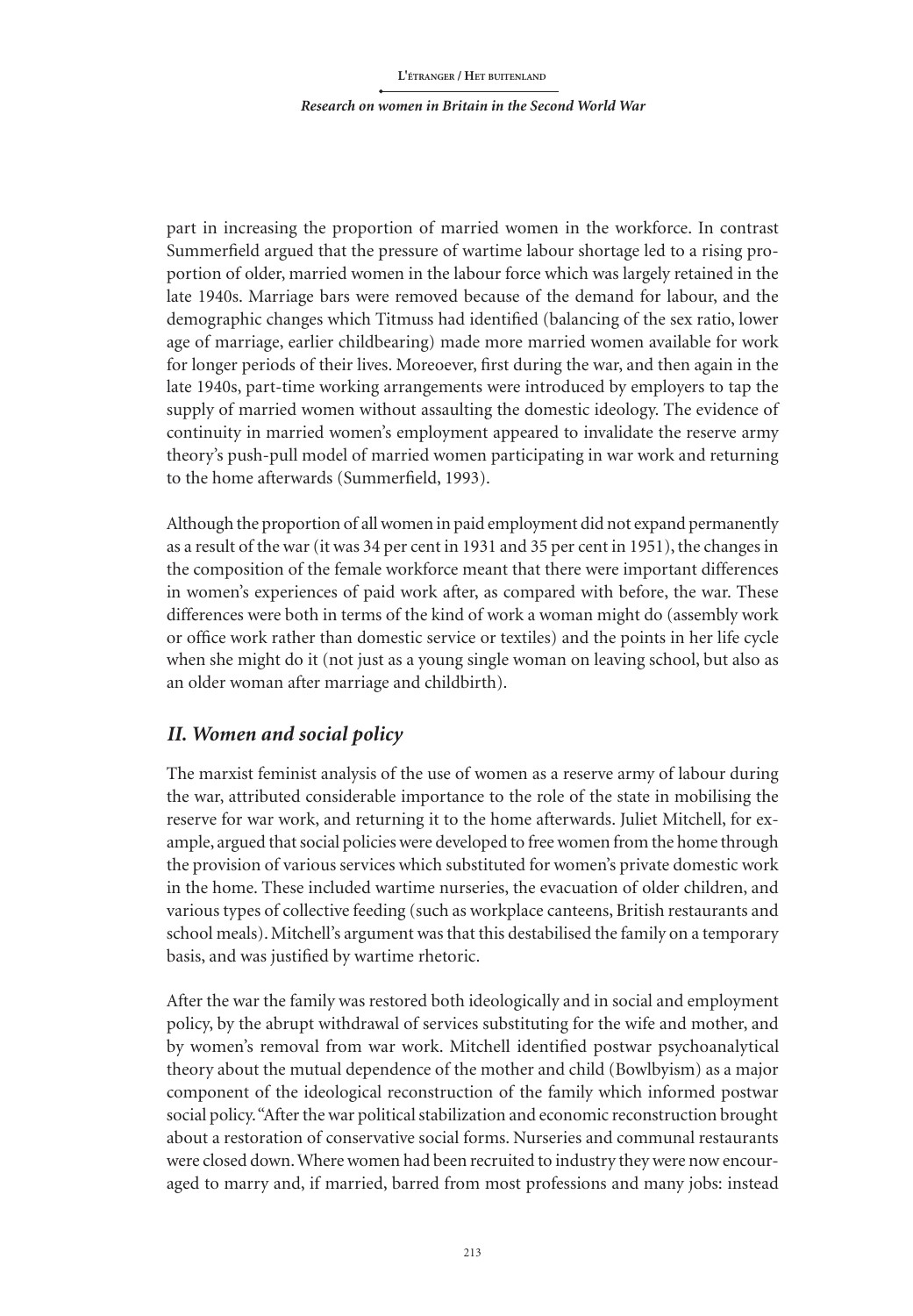### *Research on women in Britain in the Second World War*

of national workers they were to be private wives", and above all mothers, whose place was at home with the children."Fromthe psychoanalyst John Bowlby, whose work was popularized on radio and in women's magazines, we learnt that a person sucked his emotional stability literally with his mother's milk" (Mitchell, 1974, p. 228).

Mitchell's work stimulated research into both parts of the argument : the idea that social policies were developed to free women from domestic work during the war and snatched away at the end, and the idea of an ideological about-turn to justify the process.

Denise Riley (1983) argued that the wartime rhetoric around women workers was contradictory in that women were expected to be both full-time mothers and active citizens who must contribute to the war effort. Services like the wartime nurseries were justified on all sorts of grounds other than as mother-substitutes (such as that nurseries benefited the child and that nurseries compensated for inadequate mothers). They were not abruptly snatched away at the end of the war but were phased out as responsibility for them shifted from central to local government. After the war, Riley argued, the government did not use Bowlbyism (which became prominent in the 1950s not the '40s) to get women back home. In fact, wartime and postwar ideology conflated 'woman worker' with 'wife and mother'. Especially in the pronatalist discourses of 1945-1950, the primacy of the second role meant that women could not be taken seriously in the first. "Women's war work, even in presentations of their collective heroic capacities, was work done by 'women', marked through and through by the gender of its performers, and consequently by the especial temporariness of the work of women who were mothers ... Everything about the employment of married women in industry militated against their being taken seriously as real workers : by 1945 the dominant rhetoric held out an opposition between the mother and the woman worker. The postwar collapse of the war nurseries only underlined the 'special nature' of temporary concessions to working mothers" (Riley, 1983, p.195, emphasis in original).

Other researchers like Pat Allatt found the same message in a range of authoritative, semi-official communications including the Beveridge Report on Social Insurance, Army Education literature and women's magazines. They emphasised that women workers were a temporary and exceptional phenomenon, and that women's normal condition was one of dependency within marriage and motherhood (Allatt, 1983).

In an in-depth study of the wartime social policies accompanying the mobilisation of women, Summerfield argued for a yet more complex picture (1983, 1989). There were competing discourses concerning women's role during and after the war in areas such as child care, shopping and feeding. Patriarchal expectations about women (such as those identified by Riley and Allatt) were in tension with the demands of wartime production. The needs of production promoted policies providing substitutes for women with the possibility that these would become permanent on the grounds of the (continuing) needs of the labour market, and also of social justice. On the other hand patriarchal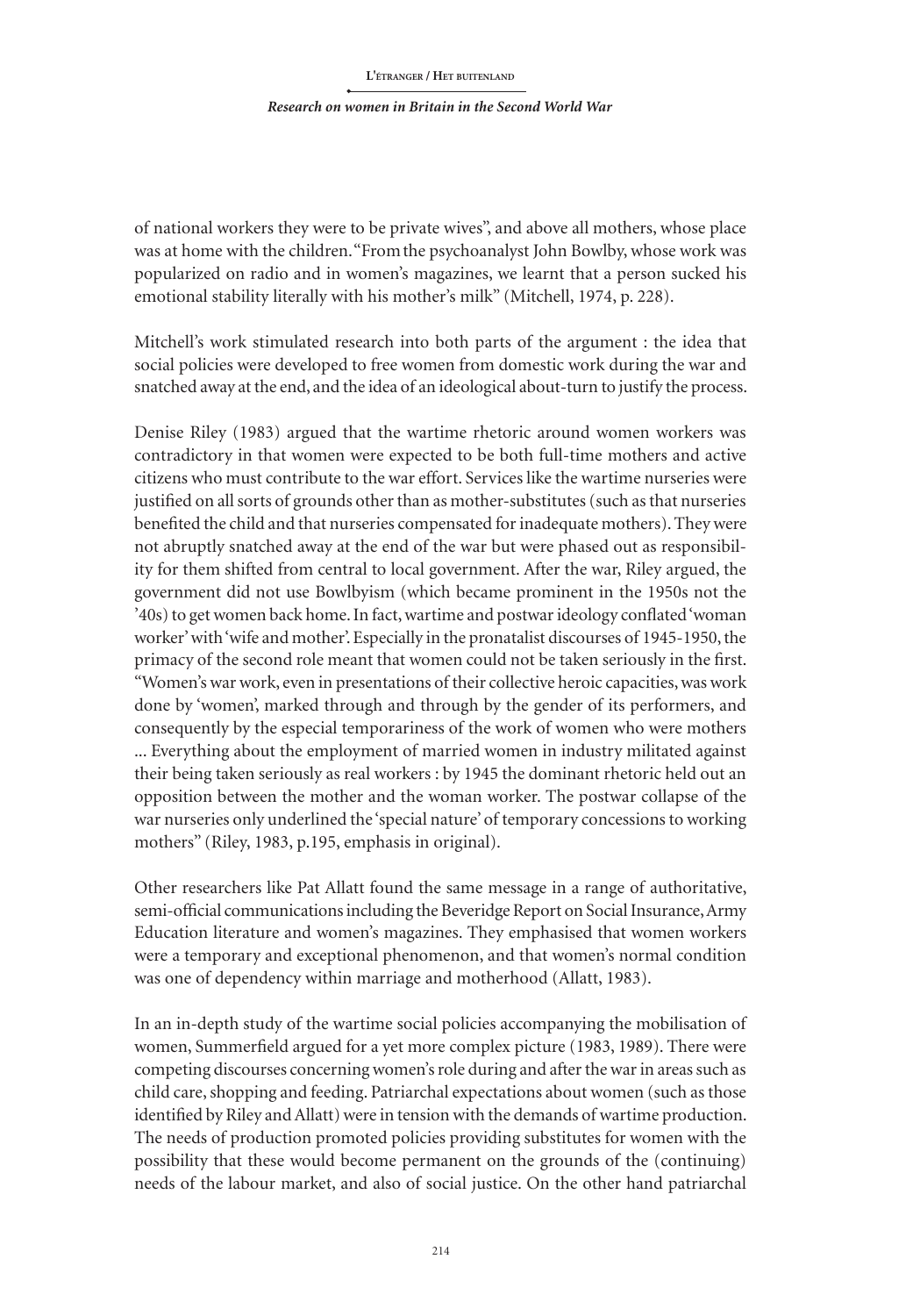*Research on women in Britain in the Second World War*

expectations restrained pressures to 'free' women through state-sponsored collective measures. The state was driven neither entirely by the interests of capital, nor by those of patriarchy, and the outcome in terms of social policy was a set of compromises. For example, state provision of child care greatly increased, but was never intended to be anything but temporary (symbolised by wartime nurseries in huts and church halls), and even after the expansion there were not enough places in nurseries for all the children of women workers. Those unsuccessful in the search for a nursery place, who wanted to do war work, were officially advised to find private minders. In terms of employment policy the vital compromise was the development of part-time work during the war, presented by the Ministry of Labour as a way in which women could combine the two roles of worker and housewife, without injuring either. The implication of these wartime social policies was that "the great bulk of wartime domestic work was thrown back to the private sphere of a woman's own resources and those of her family, friends and neighbourhood" (Summerfield, 1989, p.185). In the area of social policy, according to this analysis, there was little to undo at the end of the war.

Riley and Summerfield argued in different ways against both the liberal progressive view expressed by Myrdal and Klein and others, and the marxist feminist position taken by Mitchell. There was no social revolution in the organisation of women's work and domestic conditions as a result of the war, nor was it the case that such a revolution took place for the duration of the war to be reversed at its end. State provision of substitutes was partial and temporary during the war, and patchy after it. Women were expected to reconcile home and work privately, and part-time work was (for the state and the employer) the ideal compromise, compatible with ideological constructions of the primacy of domesticity in a woman's life.

## *III. Subjectivities*

An issue on which most of the research mentioned above touched, but which it did not explore in depth, was what women themselves wanted during and after the war. Liberals assumed that women welcomed the modernising improvements which they believed they were witnessing. Myrdal and Klein suggested that the reduction in the number of married women in paid work post-war occurred against the wishes of the women it affected, who wanted to continue to work after the war. The marxist and socialist feminist argument that paid work was the path to liberation, also suggested that women should have welcomed wartime changes in employment and the development of state services for domestic work, and that they should have wanted to retain them. Mitchell assumed that women wanted work and nurseries after the war. Riley (1983) confessed that she shared this assumption, and the perspective on which it was based, but confronted an absence of evidence to support her view. She could not find a hidden history of feminist agitation for nurseries and work. As a result she felt herself, "oscillating between two explanatory models: the one of saying, 'Women really did want to work, they did want nurseries; if we read the responses to these flat questionnaires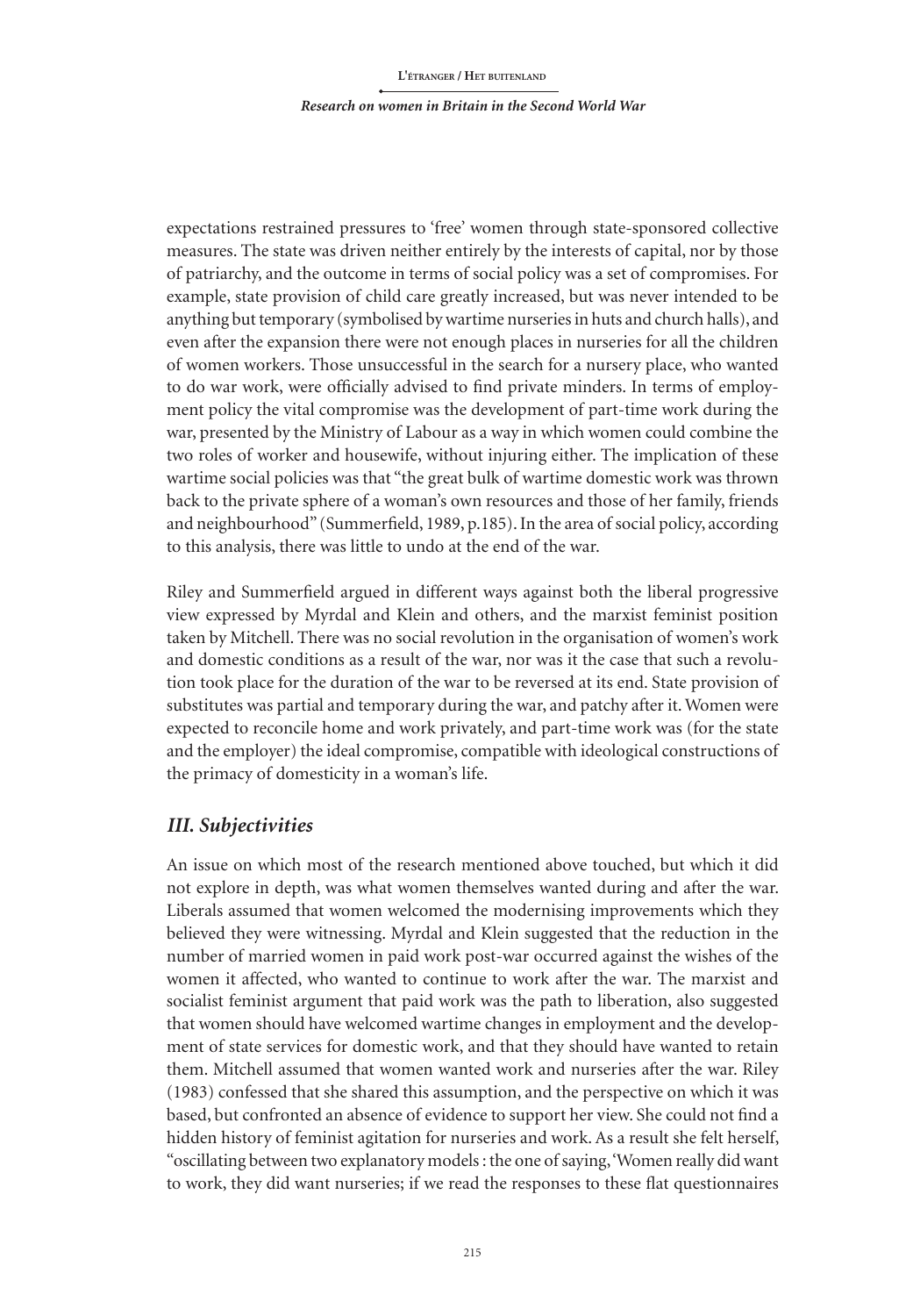correctly, we can surely decipher these wishes; or we can uncover the buried evidence of meetings, demonstrations and petitions to reveal their wants.' And the second of saying, 'Well, no wonder women were, on the whole, indifferent : what else, given these political conditions and these circumstances of work, could these women have done in 1945 ?'" (Riley, 1983, p. 190-1).

Riley saw the problem initially as one of historical methodology and later as one of theoretical perspective. In 1983 she posed the methodological question, how can we discover "why and how people produce particular formulations about what they want ?" (Riley, 1983, p. 190). Wartime surveys used loaded questions which produced ambiguous answers. Retrospective accounts recorded in autobiographies or oral histories could not be trusted, because it would be impossible to strip away "the patina of historical postscripts and rewritings" by which they would be distorted (Riley, 1983, p. 191). Riley started to question the assumption underlying the pursuit of evidence of what women wanted, that is that women in the past had a set of clearly defined needs and wants which research could uncover. Her discussion of the difficulties of accessing women's subjective feelings about the effects on them of the Second World War, led to her later theoretical formulations about women's history. Writing now from within a post-structuralist framework she argued against the use of 'women' as a category, the record of whose experiences might reveal women's consciousness and agency, and for an emphasis on deconstructing the discourses generated by powerful sources, which defined 'women', constructed gender relations, and controlled the parameters of possibility in men's and women's lives (Riley, 1988).

Since the late 1980s, scholars have applied to the Second World War the post-structuralist view that the way to understand social change is not in terms of taken-for-granted categories such as gender, class and nation, but through the analysis of the discourses which, as part of a dynamic process, produce such social identities. Important theoretical elaborations of this idea have come from the United States; for example Jean Bethke Elshtain argued that the construction of women as essentially non-combatant has historically been vital in wartime, since women and home are the icons of nationhood for which men are fighting. Hence, Elshtain argued, war polarises gender identities rather than levelling differences between constructions of masculinity and femininity (Elshtain, 1987). M.R. and P.L-R Higonnet took the parallel view that the mobilisation of women for war did not, as might be expected, upset the traditional construction of gender identities because, although women took on work previously reserved to men, the wartime roles into which men moved were military ones, at the front or just behind it, and were more highly valued than those which they left for women. Consequently the "dynamic of gender subordination" remained as it was. The Higonnets characterized the construction of wartime gender relations as a "double helix", a structure with two intertwined but never meeting strands. During war, definitions of masculinity move along the male strand of the helix, towards the military front, while femininity shifts along the female strand into previously male domains, but remains subordinate to the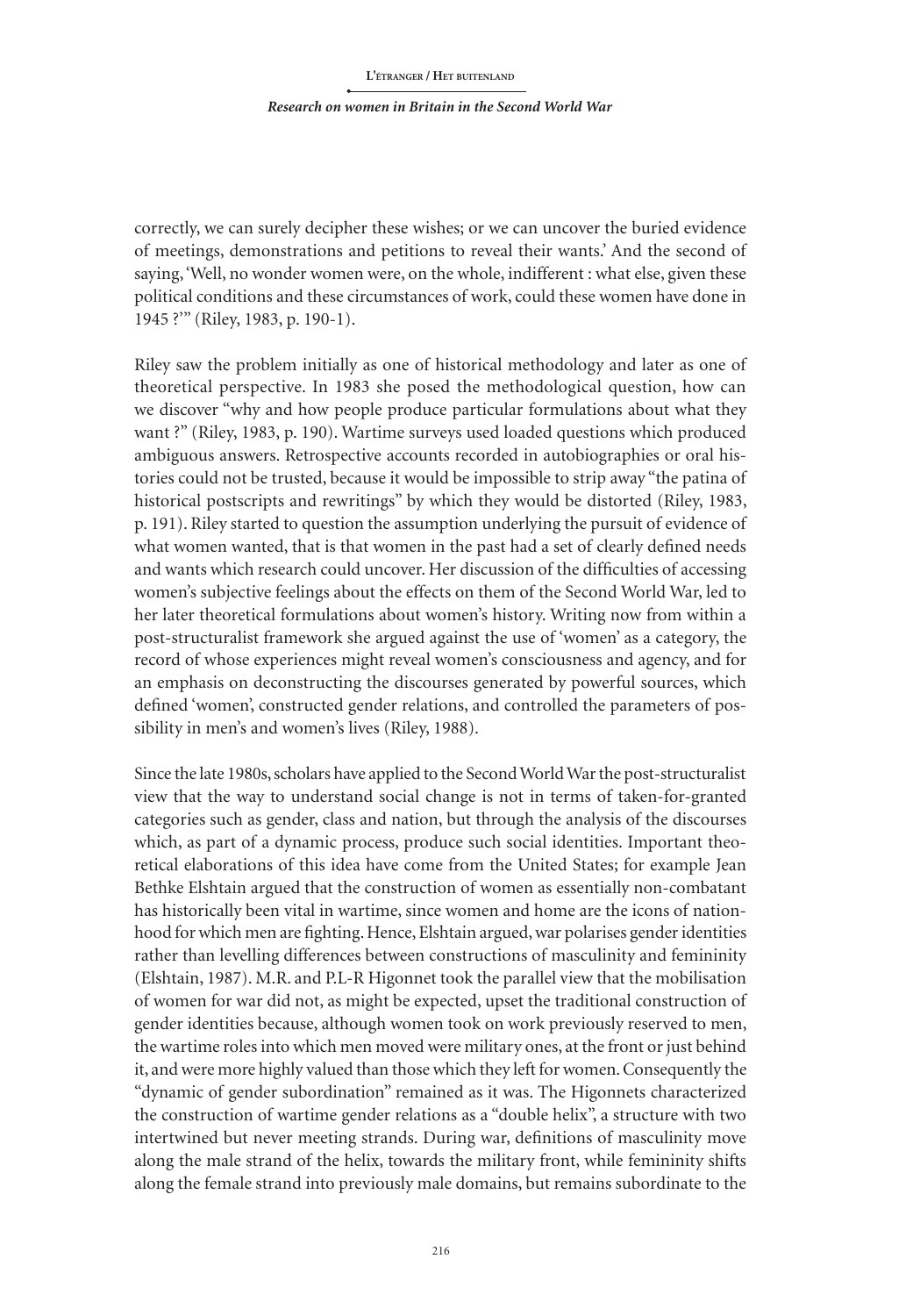#### *Research on women in Britain in the Second World War*



**Three grandmothers in the war industry. (Photograph Imperial War Museum, London)**

position on the male strand, maintaining the gender hierarchy (M.R. & P-L.R.Higonnet, 1987, p. 34-35).

Such analyses have been taken further in the context of popular media, notably cinema. For example, Antonia Lant explored British 'home front' films to uncover the relationship of the representation of women to the construction of British national identity in the Second World War (Lant, 1991). She argued that the use in these films of women in 'masculine' roles, wearing utility clothing and uniforms, projected a specifically 'British' image, oppositional to the glamorous American femininity of Hollywood movies which hitherto dominated British screens. But she also argued that the British wartime portrayal of women caused tensions with the traditional understanding of woman's role as mother, wife, daughter or sweetheart who "kept the home fires burning" while men went to war to defend her and the values for which she stood. Lant concluded that there were signs of struggle in the construction of British national identity in the films and other products of popular culture and propaganda that she analysed. The need to attenuate signs of sexual difference in the cause of constructing the image of a peculiarly British national war effort, was in tension with the need to preserve and emphasise femininity as a symbol of everything for which men were fighting (Gledhill & Swanson, 1996). Di Parkin revealed the same tension in the context of policy towards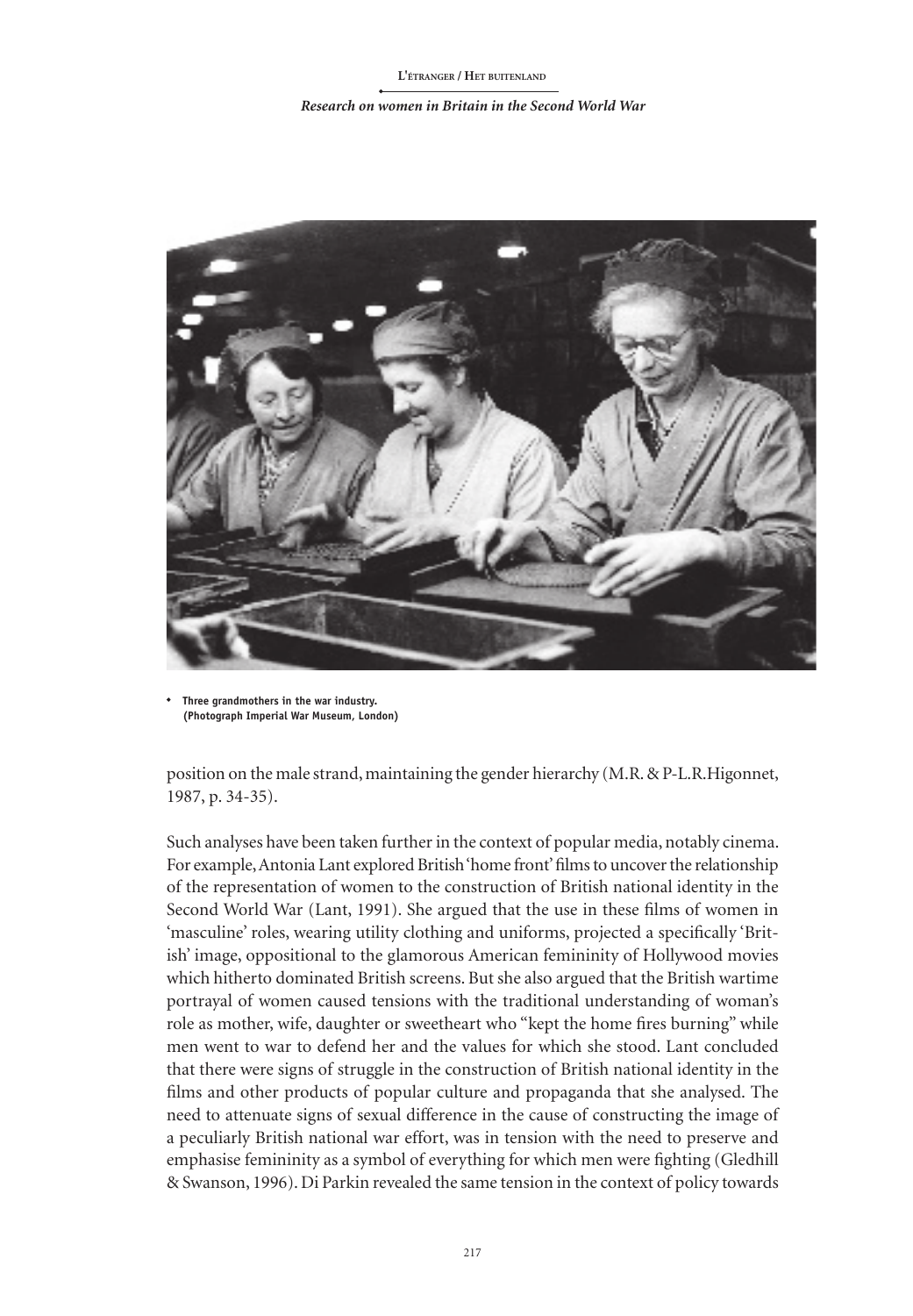#### *Research on women in Britain in the Second World War*

women in the military. The shortage of military personnel led to the use of women to fire anti-aircraft guns on one gunsite, but the experiment was shortlived because of masculine outrage. Members of Parliament objected to women firing guns, affirming in doing so the traditional social construction of femininity. Women were life-givers not life-takers : they could service those employed to kill, but not do the killing themselves (Parkin, 1989). Even though Lant's formulation was arrived at by a very different methodological and theoretical route, it parallels the conclusion of materialist feminist historians of the 1980s, including Parkin and Summerfield, that the interests of capitalism and patriarchy were brought into conflict over the mobilisation of women for war.

Other types of public discourse have been deconstructed by post-structuralist historians concerned to discover answers to the question of how gender relations were shaped during and after the war. For example Julia Swindells argued that the demobilisation debate which took place in the British parliament in November 1944 produced a political strategy and a consensus "by which women were sold frocks for jobs, in the guise of coming home to heaven'" (Swindells, 1995, p. 232). According to her analysis, this debate praised women for their contribution to the war effort, while simultaneously writing them out of national identity which was now 'gendered male'. The debate redefined women as "the traditional sustainer of that family life which is going to supply the returning 'Britisher' with his comforts" (Swindells, 1995, p. 228). Rather than rewarding women, like men, for their participation in the war effort with the promise of new opportunities for paid work, the debate "reconstructed gender difference" by promising women opportunities to be glamorously dressed once more.

Alluring though the practice of deconstructing public discourses may be, other historians of women in the Second World War remained committed to the unearthing and analysis of private feelings. For example, in contrast to Riley and the kinds of historical writing to which her doubts and insights led, Harold Smith was confident that it was possible to tell what women wanted in the 1940s. He argued that women did not want to do paid work during and after the war, and he supported those who argued in the 1940s that women "fervently wish themselves back into their pre-war way of life" at the end of the war. He also argued that women were not dissatisfied with traditional sex roles and that "the war's most important legacy for women was a strengthening of traditional sex roles rather than the emergence of new roles" (Smith, 1986, p. 225). He based his argument on a combination of autobiographical evidence, survey reports and contemporary commentaries. But Riley was right that such evidence is highly ambiguous. Summerfield criticised Smith's uncritical reading of the survey evidence by applying some of the insights of post-structuralist approaches to them. The surveys themselves needed to be seen as part of the discourse of postwar reconstruction, which located the desire for women's 'return' to marriage and domesticity not only in the minds of men, but within women's own hearts. A close reading of women's replies revealed a more complex picture than the survey authors' firm concluding statements. Women expressed their perennial uncertainty about how to balance the demands of domestic work and the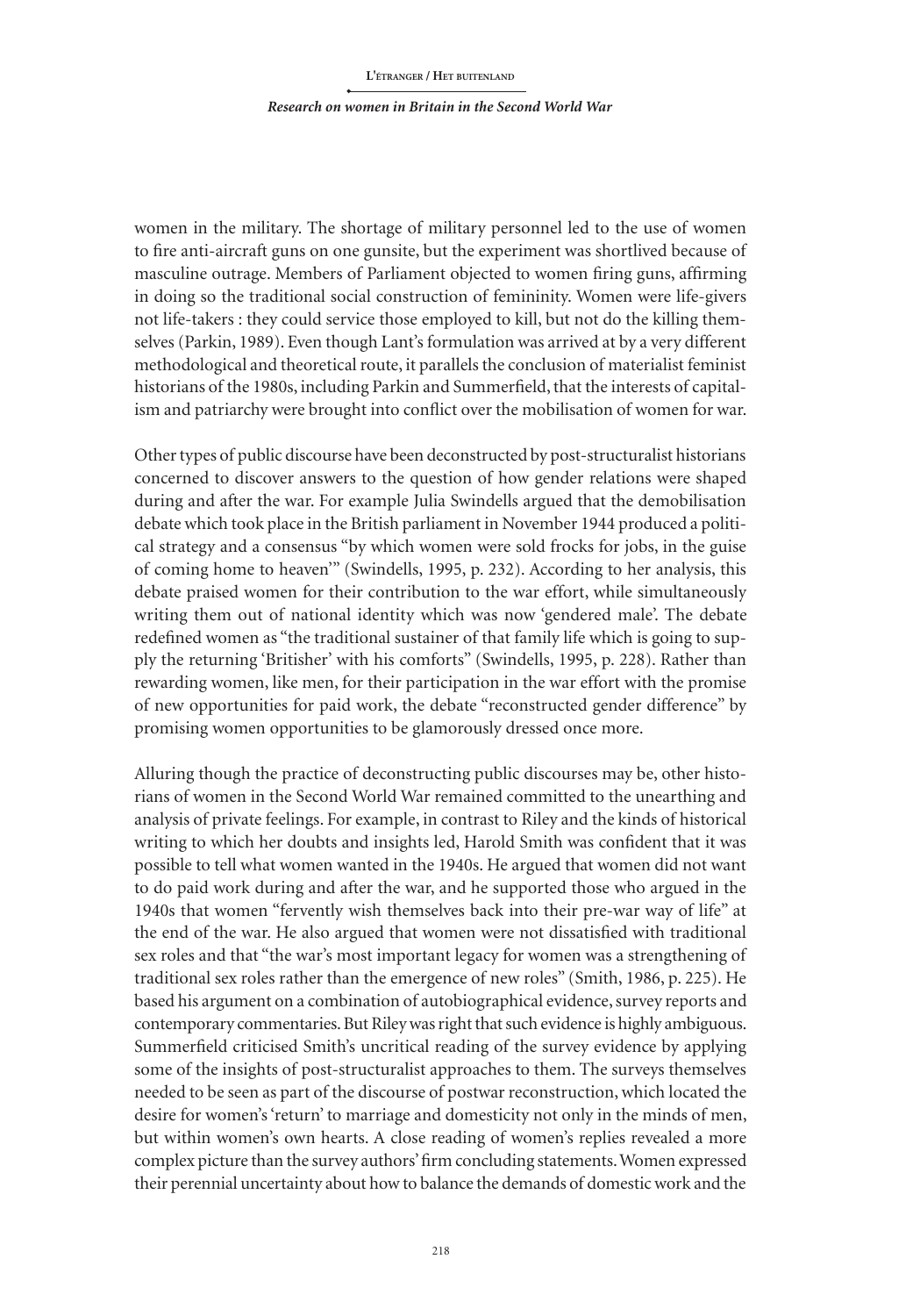### *Research on women in Britain in the Second World War*



**The first woman railway guard, working in the London district. (Photograph SOMA-CEGES, Brussels)**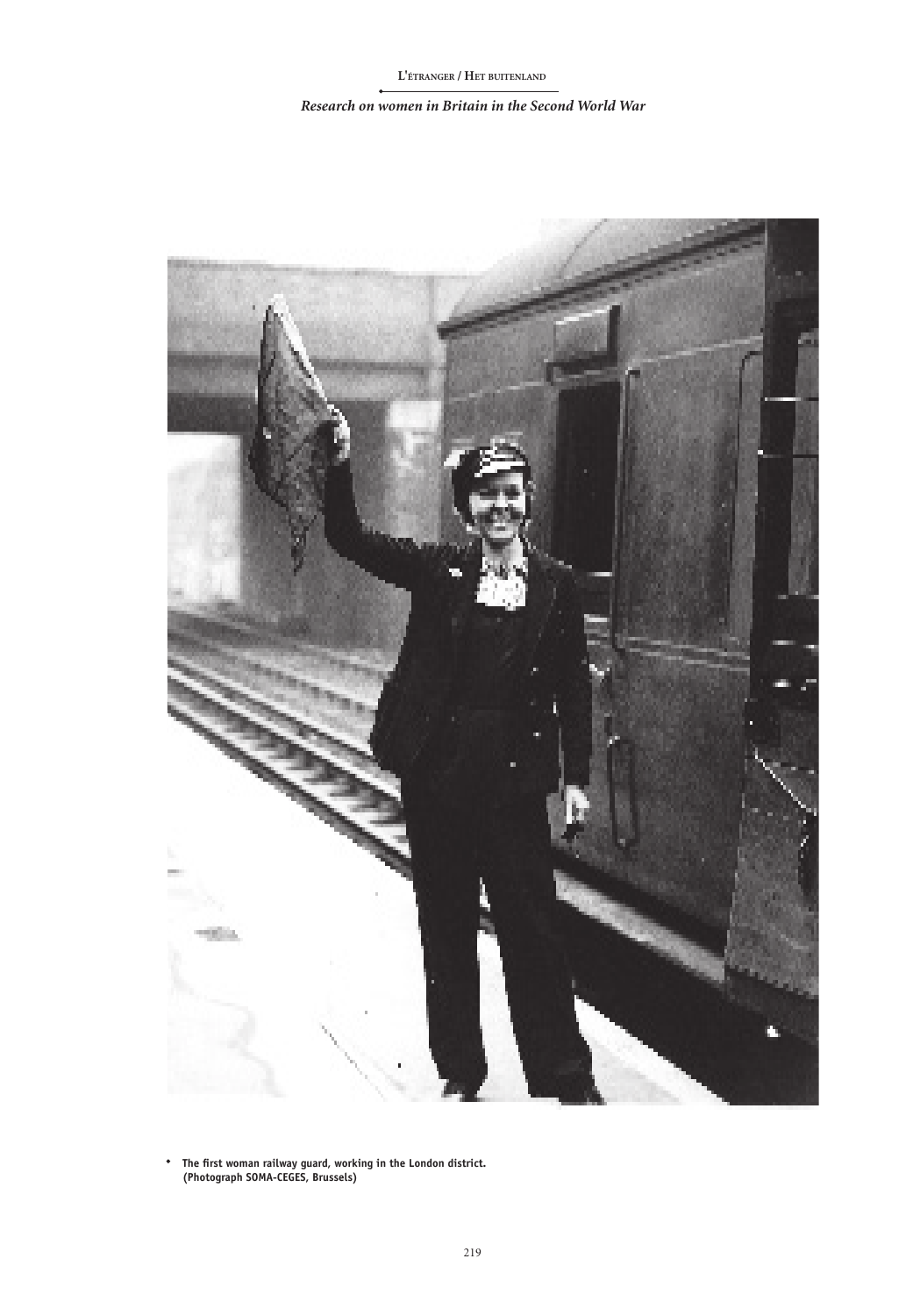#### *Research on women in Britain in the Second World War*

pressure of economic constraints. Women were saying that their decisions about full-, part-time or no work after the war would depend on a number of material contingencies, including the availability of work in their area, whether or not they married, their husbands' employment prospects, and the cost of living (Summerfield, 1992, 1993).

The use of categorical statements about all women, however, is the kind of historical approach which Riley targetted when she pointed to the need for historians to break out of the universalising category 'women', or be implicated in the, at root essentialist, construction of feminine identity. But rather than abandoning 'women' in favour of the study of the construction of feminine identity, some historians have continued to insist on the value of researching women in the Second World War, as a diversely composed social group constituting a focus of enduring interest. Exploration of the effects of differences of, for example, age, class, region and ethnicity on subjective responses to wartime and postwar work has begun. For example in pursuit of class differences, Margaret Allen mined Ministry of Labour sources for cases of middle-class women who successfully resisted official efforts to draft them into war work which was tagged with a different class identity from the professional or clerical work they had done before marriage. She also used autobiographical sources to illustrate the disinclinaton of married middle-class women to undertake war work at all, preferring to construct themselves as keepers of hearth and home (Allen, 1983, p. 410-411). Ben Bousquet and Colin Douglas have opened up the study of ethnic differences among women in the war, through their research on the racist recruitment of women in the British Colonies. The British government excluded black colonial women from service in Britain, until a black woman from Bermuda was accidentally accepted in the Auxiliary Territorial Service in 1941, because it was assumed that she was white. After much inter-ministerial debate, rather than provoke civil unrest in the islands, the British government from 1943 recruited a limited number of well-educated black women from the Caribbean (Bousquet & Douglas, 1991, chapter 7). Bousquet and Douglas used oral history interviews to record the experiences of their recruitment, journey to Britain and reception in the 'Mother Country'.

Researchers who used oral history and autobiographical sources to illuminate the history of women as a diverse social group in the Second World War, were less convinced than Riley that the "patina of historical postscripts and rewritings" overlaying such accounts negated their value as historical sources. The interest of radical feminism in women's culture and experience stimulated the development of feminist oral history in the 1980s, as well as documentary television presentations such as *The Women's War* (in the Channel 4 *People's War* series, 1987) based on women's personal accounts of what happened to them in the war and how it changed them. This influence encouraged a shift of research attention away from the focus of marxist and materialist feminism on women in paid work, and relaxed the pressure of enquiry in order to allow women's own priorities to surface. The extensive use of autobiographical and oral history sources in a book comparing women's experiences in both world wars (Braybon & Summerfield,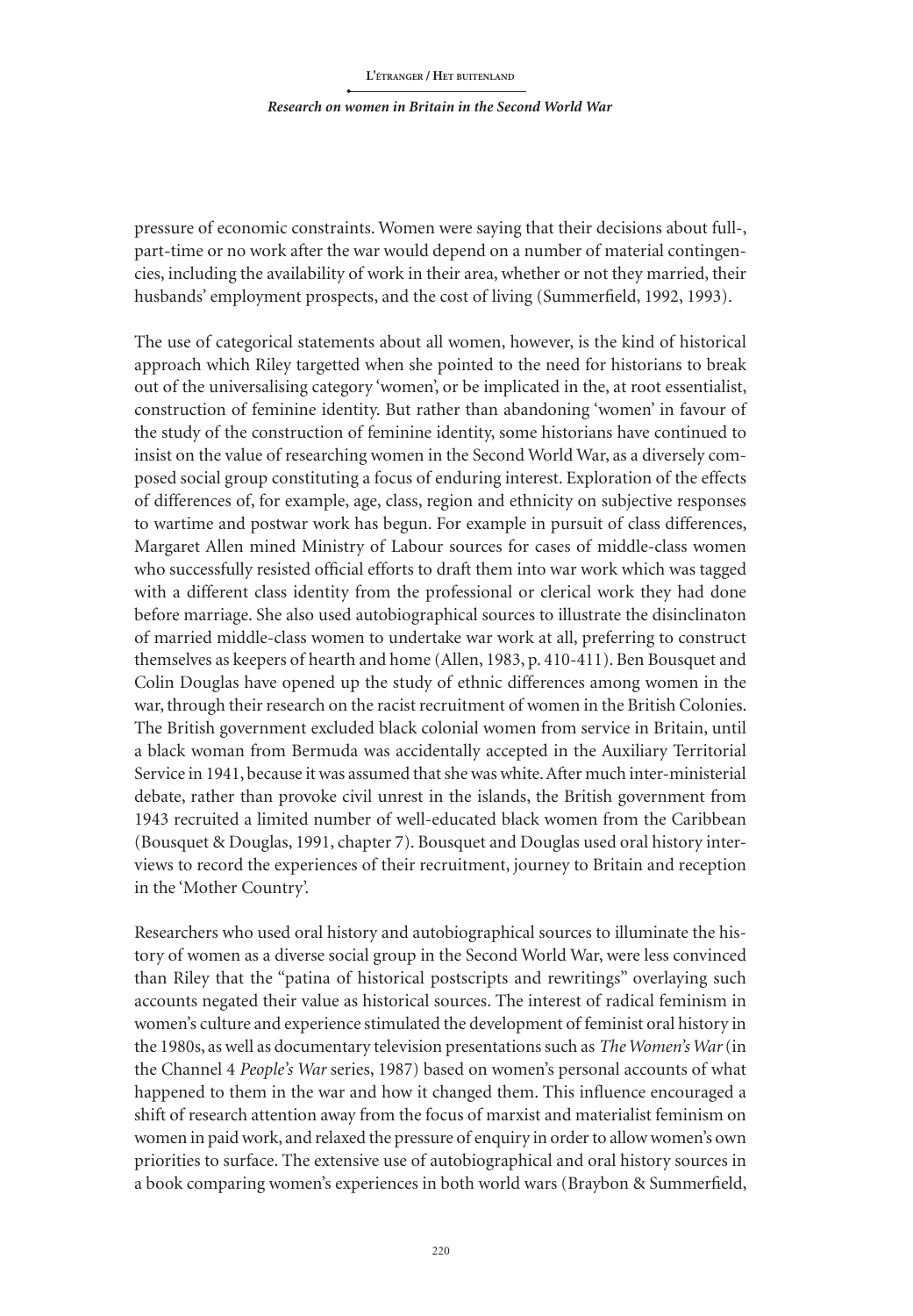#### *Research on women in Britain in the Second World War*



**Toddlerds playing outside at a wartime nursery in Oxford, 1941. (Photograph Fox Photos, London)**

1987) revealed that whether to do paid work or not during and after the war, was by no means the only issue which was important to women. This research indicated a wide variety of wartime experiences which women felt were important at the time and for their later lives. These included separation from family, social mixing, friendship formation, sexual encounters, participation in labour processes, variations in health, improvisation in the face of shortages, and readjustment to postwar home and work circumstances. Some of these issues, such as that of sexual experience, have been pursued further. Summerfield and Crockett analysed both the wartime discourse of male and female sexuality, and individual women's accounts of wartime sexual experience. They suggested that the discursive construction of women in public war roles was that they were sexually suspect, but that individual women found ways of both benefitting from and resisting this identity (Summerfield & Crockett, 1992).

The wealth of oral history evidence of women's experiences in the Second World War now available, including recent collections by Mavis Nicholson (1995) and Bette Anderson (1994), as well as older ones (e.g. Pam Schweitzer et al, 1985), makes it impossible to regard the war as a period in which no changes took place for women. The testimony recorded in such volumes emphasises the emotional and psychological changes women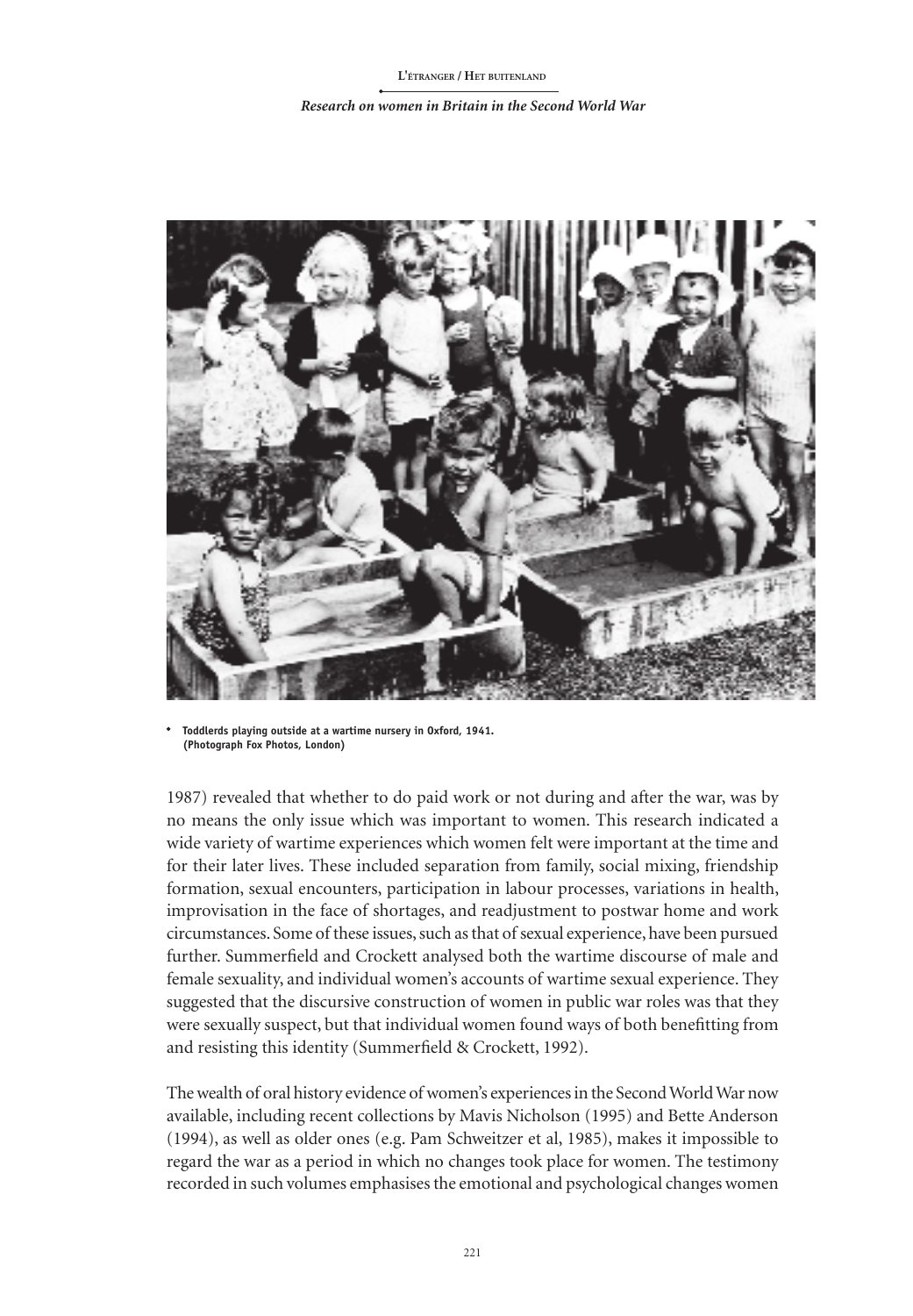### *Research on women in Britain in the Second World War*

experienced as a result of the war. Braybon and Summerfield called their 1987 book *Out of the Cage* because many women recounted the effects on them of the wars, through the analogy of being "let out of the cage". This was undeniably how some women felt, even though (as Braybon and Summerfield argued) other sorts of evidence concerning women's social position indicated strong continuity in the subordination of women at work and at home, within the context of the process of gender restructuring of the workforce, referred to earlier in this paper.

Personal testimony can be collected, presented and enjoyed with no (or minimal) editorial attempt at analysis or generalisation, as it has been in the books by Anderson, Nicholson and Schweitzer mentioned above. But if it is to be useful for the understanding of social change, Riley's challenge concerning the effects on private remembering of the process by which the past is publicly commemorated cannot be ignored, even if her conclusion that the use of such sources is futile, is rejected. Personal testimony needs both to be tackled more systematically, and not to be treated as though it unproblematically describes the past as it was.

Dorothy Sheridan's research on the influences of popular culture on memory is helpful in isolating and specifying the content of the "historical postscripts and rewritings" within which women may have framed their personal accounts. She argued that four stereotypes have dominated popular reconstructions of women in the Second World War since 1945, "the resistance fighter", "Rosie the Riveter", "the long-suffering housewife and mother" and "the girlfriend". She argued that popular images do not include "the woman in uniform". This absence, coupled with the feminist rejection of militarism of the 1980s, meant that "women talking in the 1980s ... about their wartime experience in the Army, are negotiating quite difficult terrain" (Sheridan, 1990, p. 38). Anti-militarism might make it difficult to admit to military enthusiasm, although on the other hand the feminist emphasis on women's rights to equal employment opportunities might make it possible to celebrate doing a man's job in the military. In particular Sheridan emphasised the pressure on women to re-evaluate as 'choices' the main features of their lives since 1945, especially marriage, motherhood and the incidence of paid work. Sheridan raised, although she did not answer, a vital question concerning the determinism implicit in post-structuralist approaches : how far are feminine identities imposed upon women, and how far is it possible for women to choose their identities and hence themselves to determine the courses of their own lives ?

In a new book, to be published in 1998, Summerfield has taken further this approach, focused on popular memory, to women's subjective responses to the Second World War. The new book systematically explores the relationship between issues of concern in women's oral history accounts of wartime experience (such as leaving home, obtaining work, relationships with men and women, and life after the war), and constructions of those same concerns in popular culture during and since the war. She suggests that, in reconstructing their wartime lives, women attached themselves to one of two types of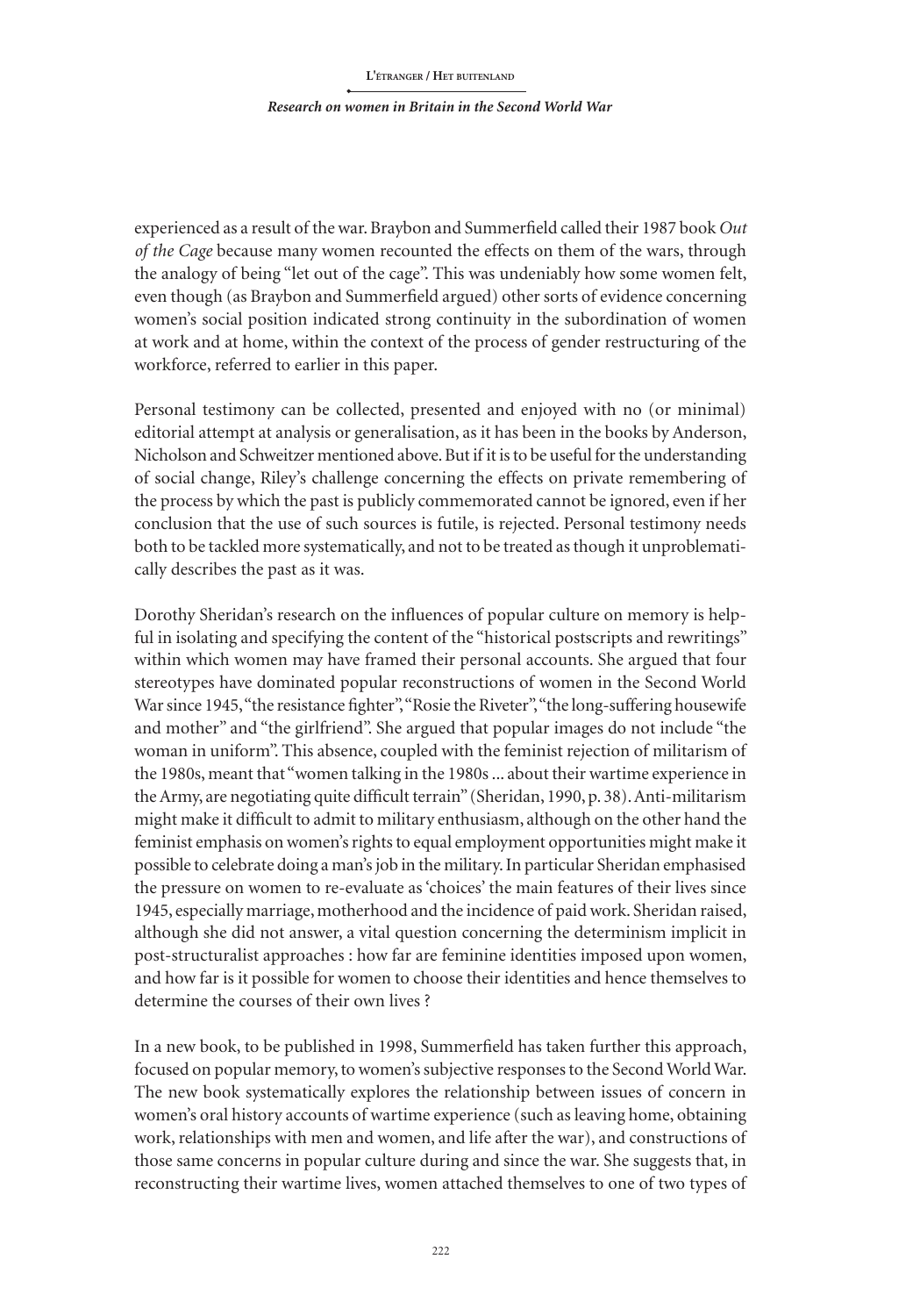*Research on women in Britain in the Second World War*



**Trafalgar Square, 1942 : a woman in Women's Auxiliary Air Force uniform. (Age Exchange Theatre Trust, London)**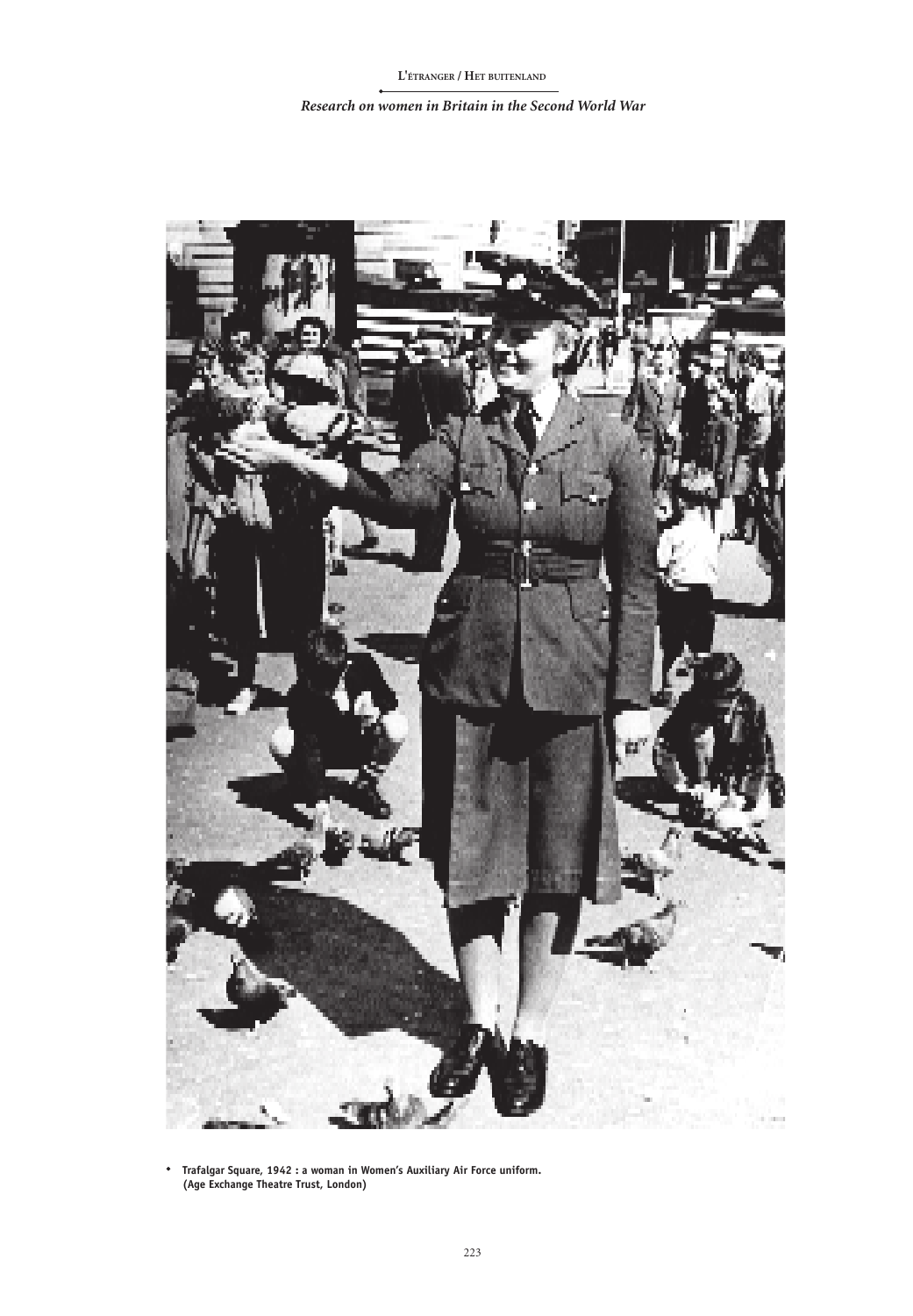### *Research on women in Britain in the Second World War*

wartime feminine identity available (and in tension) in popular culture. On the one hand was the figure of the woman who contributed heroically to the war effort in a man's job, and on the other was that of the woman far from combat, who stoically endured the pressures and privations of war. The book presents an analysis of the often unexpected ways in which women retrospectively negotiated not only these rival wartime discourses, but also the interpretations of the Second World War available in the historiography discussed in this essay, in reconstructing their wartime lives.

## *IV. Conclusion*

We have traced here a journey across time, through the territory of the history of women in the Second World War. We have viewed the influence upon this historiography of liberal progressive views of the war as a moderniser of women, and of the marxist feminist riposte that the war was an occasion for the exploitation of women as a reserve army of labour which was returned with an ideological flourish to the home after all-out mobilisation. We have explored the materialist feminist re-readings of this process, which reformulated it as one in which the war intensified the gender segregation of a female labour force composed of women who were increasingly diverse in terms for instance of age and marital status, as a result of a conflict between two sets of interests in the position of women : those of capitalism and patriarchy. We have seen how doubts about the possibility of obtaining reliable evidence of women's own preferences at the end of the war led at least one historian from socialist to post-structuralist feminism, and hence away from 'experience' to the exploration of discourses which allegedly defined and controlled gender identities. Others using this theoretical and methodological approach revealed tensions within popular constructions of gender and national identity, between representations of women as de-feminised participants in war, and as icons of femininity symbolising the traditional objectives of war. We have explored efforts to understand the meaning of personal testimony concerning the effects of the war on individual women. Finally we have identified the challenge which the historiography of women in the Second World War poses to historians in the late 1990s : can a history of women in the 1940s be written that retains the insights of analyses which point to the material effects of powerful and oppressive discourses concerning appropriate roles for women, at the same time as allowing historiographical space for the diverse accounts of individual women concerning the effects of the Second World War on their lives ?

## **Acknowledgements**

An earlier version of this paper was given at an international workshop hosted by the Germany Committee for the History of the Second World War in conjunction with the Library of Contemporary History and the Breuninger Foundation in Stuttgart in June 1993. That paper was itself based on an essay I published earlier in 1993 (see Bibliography). I am grateful for the feedback received from the participants, and also for the comments of my close colleague Oliver Fulton, all of which contributed to the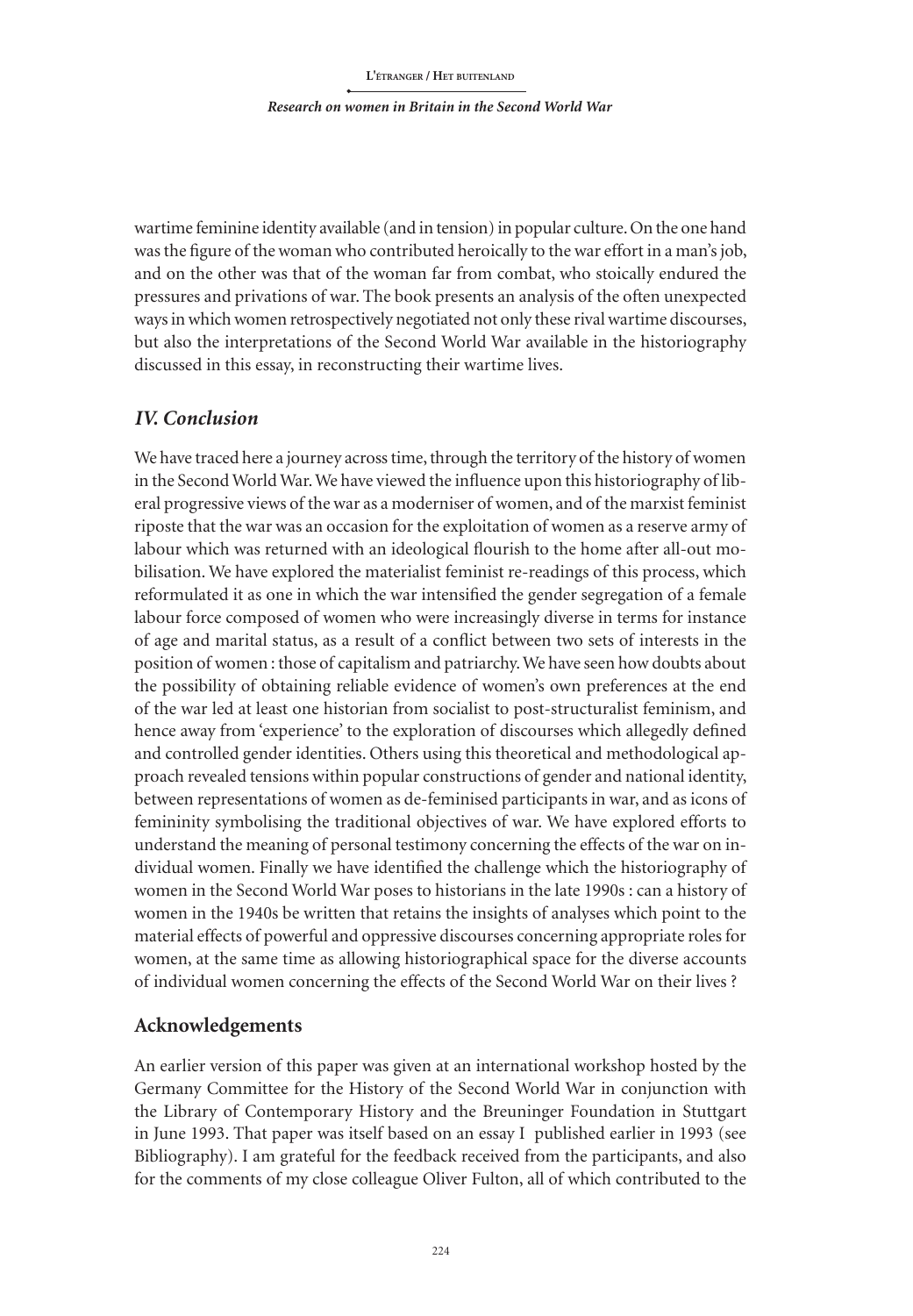development of the paper presented here. The interpretations in this paper remain, of course, my own.

## **Bibliography**

P. ALLATT, "Men and war: status, class and the social reproduction of masculinity", in E. GARMARNIKOW et al (eds), *The public and the private*, London, Heinemann, 1983. **•\_** M. Allen,"The domestic ideal and the mobilisation of woman power in World War ll", in *Women's Studies International Forum*, vol. 6 (4), 1983, p. 401-412. **•\_** B. Anderson, *We just got on with it. British women in World War II*, Chippenham, Picton, 1994. **•\_** S. Andrzejewski, *Military Organisation and Society*, London, Routledge, 1954. **•\_** B. Bousquet & C. Douglas, *West Indian Women at War. British racism in World War Two*, London, Lawrence & Wishart, 1991. **•\_** G. Braybon & P. Summerfield, *Out of the Cage. Women's experiences in the two World Wars*, London, Pandora, 1987. **•\_**  J.B. Elshtain, *Women and War*, Brighton, Harvester, 1987. **•\_** C. Gledhill & G. Swanson (eds), *Nationalising Femininity. Culture, sexuality and British cinema in the Second World War*, Manchester, University Press, 1996. **•\_** H. Hartmann, "The unhappy marriage of marxism and feminism: towards a more progressive union", in L. Sargent (ed), *Women and Revolution: the unhappy marriage of Marxism and Feminism*, London, Pluto, 1981. **•\_** M.R. & P. L.-R. Higonnet, "The double helix", in M.R. Higonnet et al (eds), *Behind the Lines. Gender and the two World Wars*, New Haven, Yale University Press, 1987. **•\_** A. Lant, *Blackout: Reinventing Femininity For Wartime Cinema*, Princeton, University of Princeton, 1991. **•\_** A. Marwick, *Britain in the Century of Total War. War, Peace and Social Change 1900 - 1967*, London, The Bodley Head, 1968. **•\_** Id., *War and Social Change in the Twentieth Century*, London, Macmillan, 1974.  $\bullet$  Io., *The Home Front: The British and the Second World War*, London, Thames & Hudson, 1976. **•\_** J. Mitchell, *Psychoanalysis and Feminism*, Harmondsworth, Penguin, 1974. **•\_** A. Myrdal & V. Klein, *Women's Two Roles, home and work*, London, Routledge & Kegan Paul, 1956, second edition 1968. **•\_** M. Nicholson, *What did you do in the war, mummy? Women in World War II*, London, Chatto and Windus, 1995. **•\_** D. Parkin, "Women in the armed services 1940-45", in R. Samuel (ed), *Patriotism : the making and unmaking of British national identity*, London, Routledge, Vol. 2, 1989. **•\_** D. Riley, *War in the Nursery. Theories of the child and Mother*, London, Virago, 1983. **•\_** Id., *'Am I that name ?' feminism and the category 'women' in history*, London, Macmillan, 1988. **•\_** P. Schweitzer et al, *What did you do in the war, mum ? women recall their wartime work*, London, Age Exchange Theatre Company, 1985. **•\_**  D. Sheridan, "Ambivalent Memories : women and the 1939-45 war in Britain", in *Oral History*, 18,1, 1990. **•\_** H.L. Smith, "The effect of the war on the status of women", in H.L. Smith (ed), *War and Social Change. British society in the Second World War*, Manchester, Manchester University Press, 1986. **•\_** P. Summerfield, "Women, work and welfare: a study of child care and shopping in Britain in the Second World War", in Journal of Social History, 17, 2, 1983.  $\bullet$  In., "Women, war and social change: women in Britain in World War II", in A.Marwick (ed), *Total War and Social Change*, London, Macmillan, 1988. • In., Women Workers in *the Second World War. Production and Patriarchy in Conflict*, London, Routledge, 1989, first published 1984. **•\_** Id., "Mass-Observation on Women at Work in the Second World War", in *Feminist Praxis Monographs*, Number 37/38, 1992. **•\_** P. Summerfield & N. Crockett, "'You weren't taught that with the welding': lessons in sexuality in the Second World War", in *Women's History Review*, 1, 3, 1992. **•\_** P. Summerfield, "Approaches

<sup>\*</sup> Penny Summerfield (° 1951) is Professor of Women's History at Lancaster University, UK. She has published extensively on British women and the Second World War, notably *Women Workers in the Second World War, Production and Patriarchy in Conflict* (Routledge, 1989, first published Croom Helm, 1984) and (with Gail Braybon) *Out of the Cage, Women's Experiences in Two World Wars* (Pandora, 1987). Her most recent book, *Reconstructing Women's Wartime Lives : Discourse and Subjectivity in Oral Histories of the Second World War*, will be published in July 1998 by Manchester University Press.